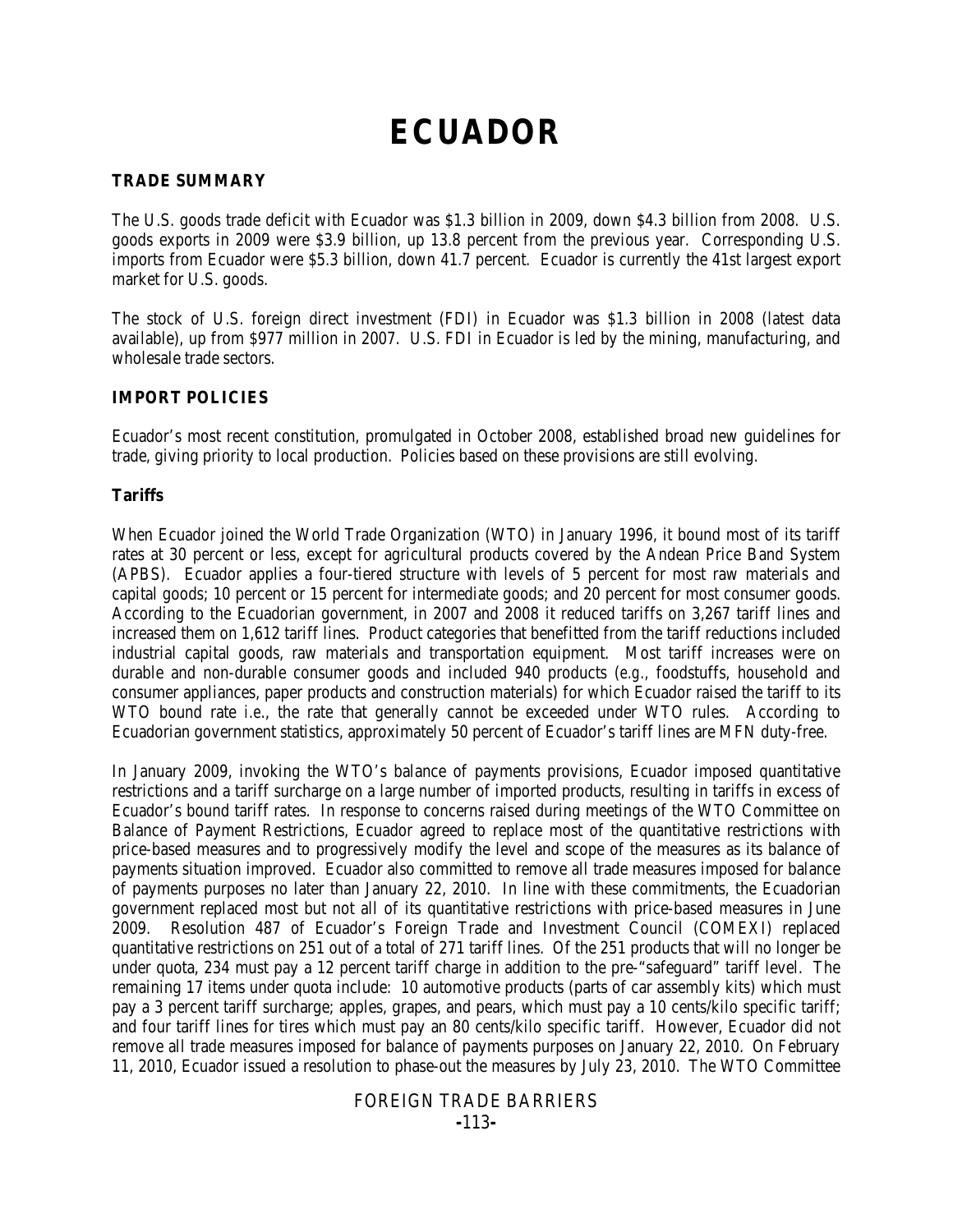on Balance of Payments Restrictions will need to review this action, and consult with Ecuador. The U.S. Government continues to urge the Ecuadorian government to eliminate all balance of payment safeguard measures as soon as possible.

Separate from balance of payments safeguard measures, COMEXI published Resolution 550 on February 23, 2010 to change Ecuador's tariff schedule to reflect a mixed tariff of 10 percent *ad valorem* plus \$6 per pair specific tariff to be applied to 28 tariff lines (at the 8-digit level) corresponding to footwear, effective June 1, 2010. This new mixed tariff would replace Ecuador's current *ad valorem* tariff of 30 percent. The Ecuadorian government has also announced plans to establish a mixed tariff on imported garments and linens of \$5.50 per kilo plus 10 percent *ad valorem* tariff, replacing the current *ad valorem* tariff.

Ecuador applies the APBS with respect to more than 150 agricultural products imported from outside the Andean Community (AC). The AC includes Bolivia, Colombia, Ecuador and Peru. These products include wheat, rice, sugar, barley, white and yellow corn, soybeans, soybean meal, African palm oil, soy oil, chicken meat, pork meat, and powdered milk, as well as certain products derived from them. The APBS protects domestic industry with a variable levy by increasing tariffs when world prices fall, and lowering tariffs when world prices rise.

When Ecuador became a WTO Member, it agreed to phase out its participation in the APBS, starting in January 1996, with a total phase out by December 2001. To date, no steps have been taken to phase out use of the APBS. The extent to which the APBS restricts trade varies by product. For some U.S. exports, such as wheat, barley, malt barley and their byproducts, the price band total duty (*ad valorem* tariff plus variable levy) is usually below Ecuador's WTO bound tariff and is often zero. However, price band total duties as high as 85.5 percent and 46 percent have been applied to chicken parts and pork, respectively, restricting those imports.

#### **Tariff-Rate Quotas**

When Ecuador became a WTO Member in 1996, Ecuador established tariff-rate quotas (TRQs) for a number of agricultural imports. Products subject to TRQs include wheat, corn, sorghum, barley, barley malt, soybean meal, powdered milk, frozen turkeys, and frozen chicken parts.

#### **Nontariff Measures**

Importers must register with the Ecuadorian Central Bank through approved banking institutions to obtain import licenses for all products. Although Ecuador phased out the prior authorization requirement for most imports, it still requires prior authorization from the Ministry of Agriculture (MAG) for imports of more than 80 agricultural items originating in countries other than AC Members (COMEXI Resolution 383 of June 11, 2007). Many of these products are also protected under the APBS (*e.g.*, poultry, beef, dairy, horticultural products, corn, rice, palm oil, and soybean meal). For several types of agricultural imports, the Minister or a designee must provide prior import authorization. The MAG argues that the authorization is to ensure that sanitary standards and tax rules are followed, but in some instances these justifications do not appear to be applicable. Subsequent to a visit by MAG officials to the U.S. Department of Agriculture in Washington in September 2009, the MAG requested assistance in developing a more transparent and quantifiable system of prior import authorization. USDA provided such information and awaits a formal proposal from the MAG to continue cooperating in this area.

Another administrative hurdle for agricultural importers is the MAG's use of "Consultative Committees" for import authorizations. Import authorizations usually are subject to crop absorption programs, which

# FOREIGN TRADE BARRIERS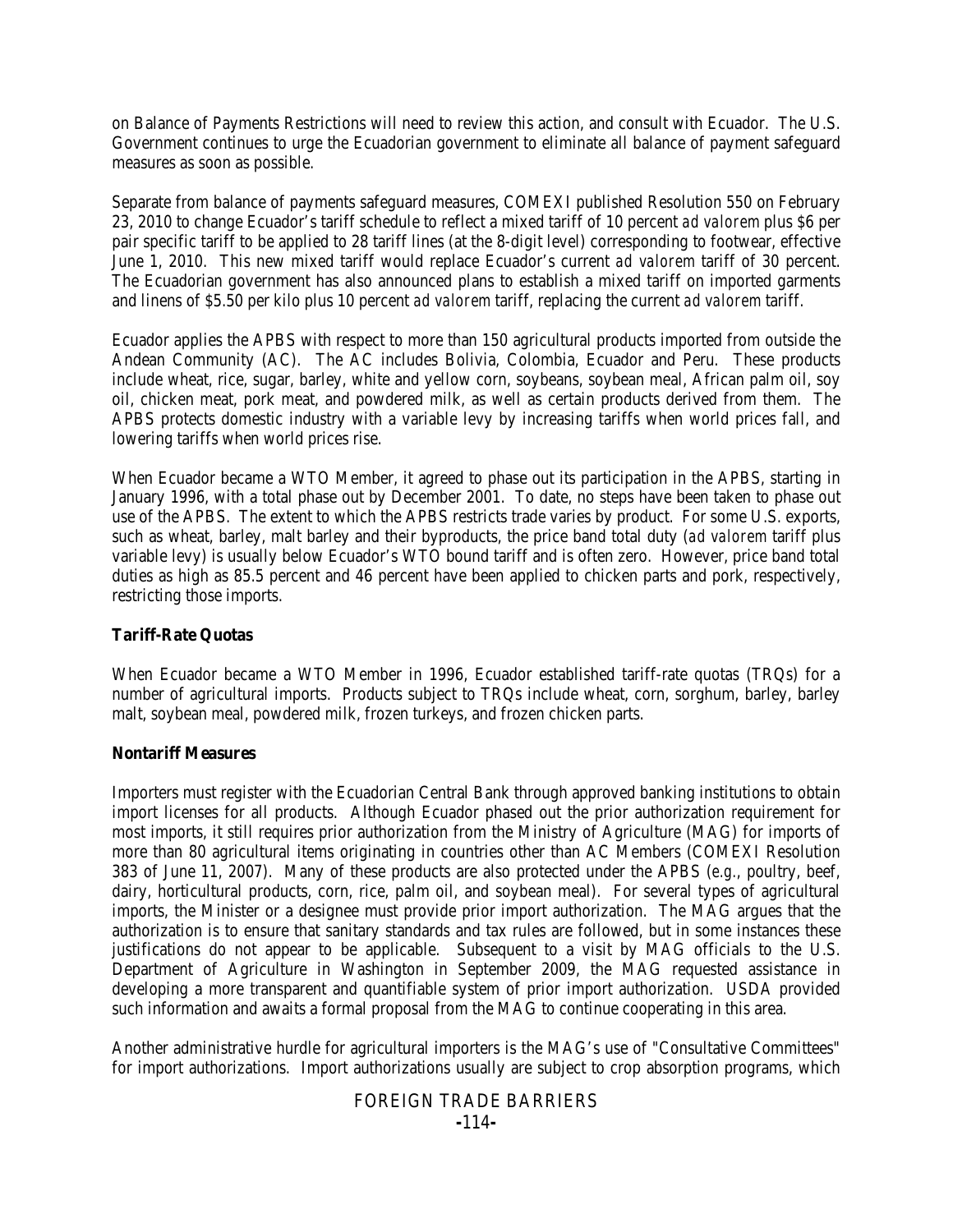were to be eliminated as part of Ecuador's WTO accession in 1996. These Committees, mainly composed of local producers, often advise the MAG against granting import authorizations for products such as corn, soybean meal, dairy products, and meats. The MAG often requires that all local production be purchased at high prices before authorizing imports.

The Ministry of Health is required to provide prior authorization for processed, canned, and packaged products in the form of a sanitary registration. Importers have concerns regarding the confidentiality of information they must provide on product formulas and compositions. In addition, importers report that U.S. "Certificates of Free Sale" are not accepted in lieu of sanitary registration, but only as one of the many documents required for registration.

Ecuador assesses a special consumption tax (ICE) of 32 percent on imported and domestic spirits. However, the taxable base upon which Ecuador assesses the ICE differs for domestic and imported spirits. For imported spirits, the ICE is applied to the customs value, which is then marked up 25 percent  $(e.g.,$  taxable base =  $[c.i.f.,$  value + tariff + VAT] x 1.25), *i.e.*, the ICE is assessed on an inflated value for imported spirits. In contrast, for domestic spirits, the ICE is assessed on the factory price, and the 25 percent mark-up, although legally required, is not generally applied (*e.g.*, taxable base = [factory value + VAT]). In both cases, the excise tax is based on arbitrary values and not on actual transaction values.

Effective January 2008, a new tax law increased the ICE tax on a number of products, largely luxury items. The ICE tax increased for products that are largely imported rather than produced domestically, such as perfumes, luxury vehicles, all-terrain vehicles, airplanes, helicopters, and boats.

Since 2007, the Ecuadorian Customs Agency has used a risk analysis system rather than Ecuador's existing pre-shipment inspection regime for imports with f.o.b. values of more than \$4,000. Under this system, low-risk importers benefit from fewer physical inspections and expedited release of their cargo. In 2007, Ecuador also changed certain customs processes and requirements in an effort to reduce costs and minimize delays for importers.

#### **GOVERNMENT PROCUREMENT**

Foreign bidders must register and have a local legal representative in order to participate in government procurement in Ecuador. Bidding on government contracts can be cumbersome and relatively nontransparent. The lack of transparency subjects the procurement process to possible manipulation by contracting authorities.

Since August 2008, Ecuador's public contracting law has required that priority be given to locally produced and supplied products and services, although foreign suppliers can compete for the contracts. The government has not yet determined how it will implement the local preference requirement. The law eliminated the requirement for contract awardees to obtain approval from the Attorney General and the Controller prior to being awarded a government contract. The law also created a National Institute of Public Contracting to oversee transparency and timeliness of the contracting process. Bidders are required to register and submit bids for government contracts through an online system (www.compras.publicas.gov.ec), which the Ecuadorian government expects will improve transparency.

A large number of Ecuadorian government-controlled companies (*e.g.*, fixed-line telephony providers, electric power generators and distributors, hospitals, and clinics) are not subject to Ecuador's rules on government procurement.

# FOREIGN TRADE BARRIERS **-**115**-**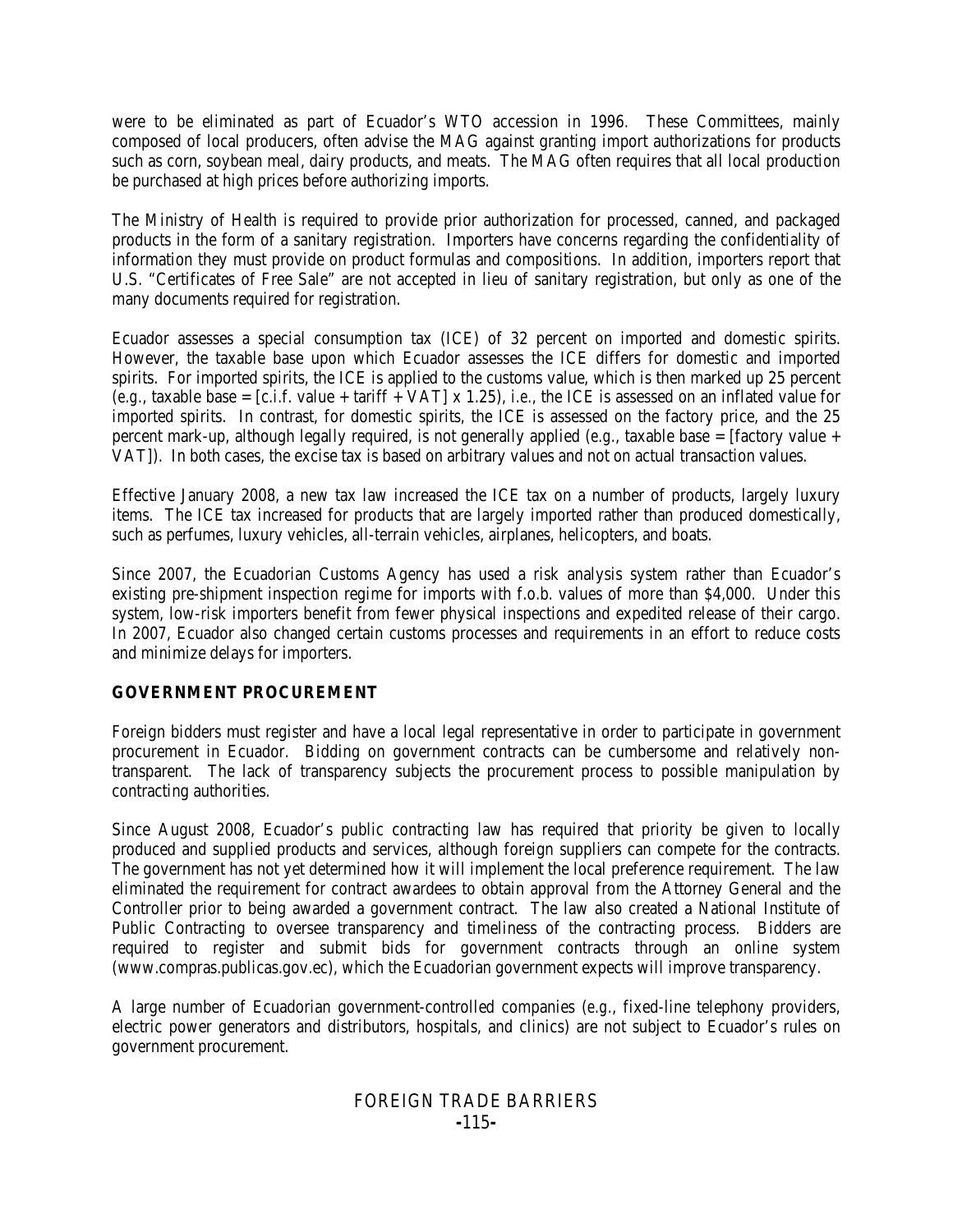Ecuador is not a signatory to the WTO Agreement on Government Procurement.

### **INTELLECTUAL PROPERTY RIGHTS (IPR) PROTECTION**

Ecuador was listed on the Watch List in the 2009 Special 301 report. Key concerns cited in the Report included: weak enforcement of intellectual property rights; lack of effective protection against unfair commercial use of undisclosed test or other data generated to obtain marketing approval for pharmaceutical products; and lack of an effective system to prevent the issuance of marketing approvals for unauthorized copies of patented pharmaceutical products. Although Ecuador has established special IPR units that conduct investigations and executes seizures of pirated and counterfeit products, overall IPR enforcement in Ecuador remains seriously inadequate, resulting in high piracy levels in the software, publishing, recording, and film industries. Ecuador's Intellectual Property Institute (IEPI), assisted by a U.S. Agency for International Development program, has reduced its backlog of applications to register trademarks, decreasing the average time to register a trademark from two years to three months. Trademark and patent archives have been digitized, and IEPI is working to fully automate the application process.

In 2009 President Correa signed two presidential decrees regarding compulsory licenses, one for patented pharmaceutical products, and the other for agricultural chemical products. No compulsory licenses had been issued by the Ecuadorian government as of December 2009. The U.S. Government will continue to monitor developments in this area.

#### **SERVICES BARRIERS**

#### **Telecommunications**

In the area of basic telecommunications, Ecuador has only undertaken WTO commitments for domestic cellular services. Accordingly, it does not have market access or national treatment obligations for other domestic and international telecommunications services, such as fixed-line voice telephony and data transmission services. In addition, Ecuador has not committed to adhere to the pro-competitive regulatory commitments of the WTO Reference Paper.

#### **INVESTMENT BARRIERS**

The transparency and stability of Ecuador's investment regime are negatively impacted by inconsistent application and interpretation of its investment laws. This legal complexity increases the risks and costs of doing business in Ecuador. A number of U.S. companies operating in Ecuador, notably in regulated sectors such as petroleum and electricity, have recently filed for international arbitration to resolve investment disputes with the government. In addition to dispute settlement under the United States-Ecuador Bilateral Investment Treaty (BIT), U.S. companies have also resorted to local courts, alternative dispute resolution mechanisms such as chambers of commerce, and international commercial dispute settlement mechanisms as provided for in their contracts.

In July 2009, Ecuador notified the World Bank's International Centre for Settlement of Investment Disputes that it was withdrawing from the convention establishing the international arbitration center. In September 2009, the Ecuadorian government requested approval from the country's National Assembly to terminate 13 bilateral investment treaties, including its BIT with the United States. The Ecuadorian government claims that these treaties' provisions on international arbitration for disputes between the State and private investors, as well as their provisions on national treatment of foreign investment, are in

# FOREIGN TRADE BARRIERS